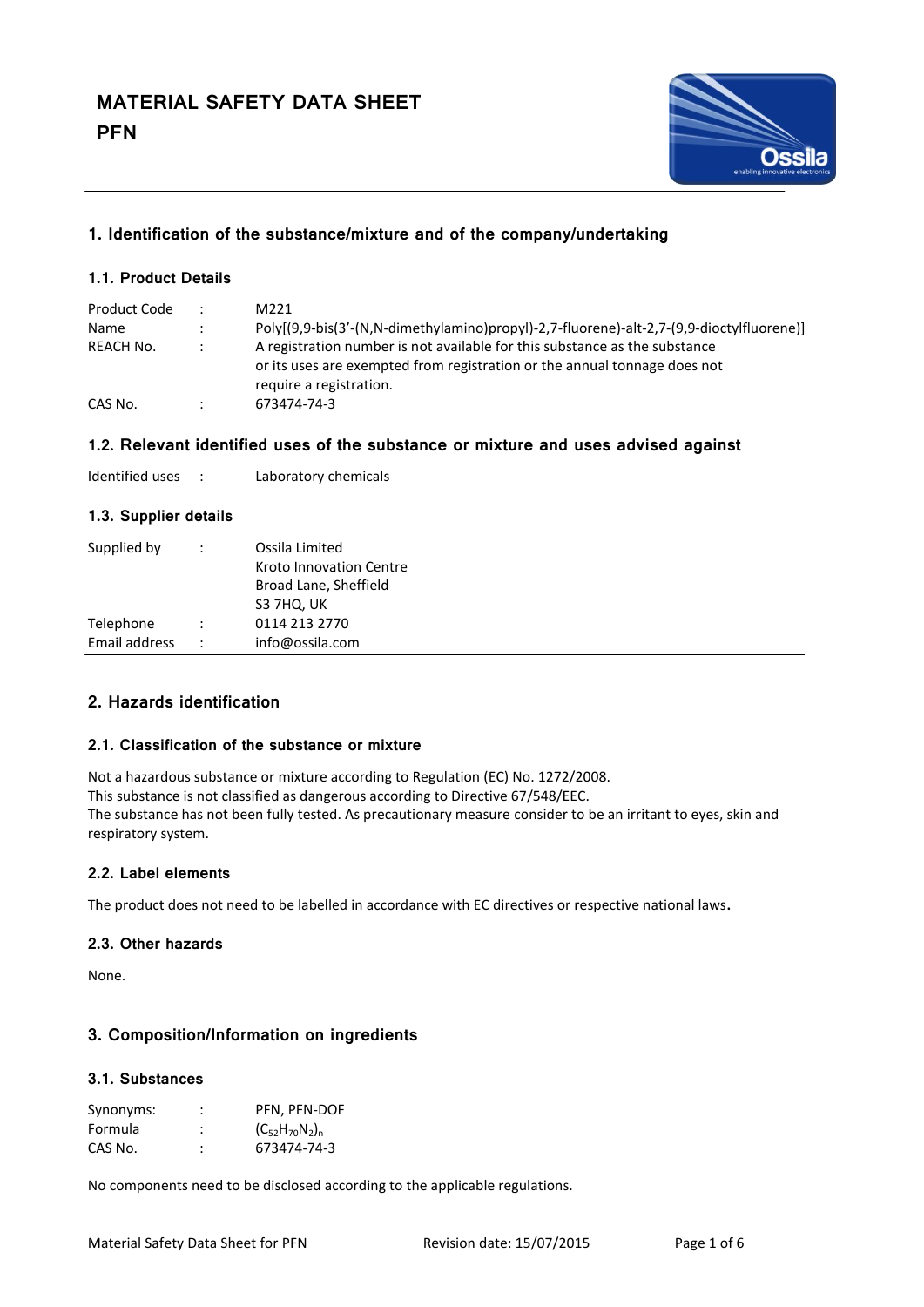# **4. First aid measures**

## **4.1. Description of first aid measures**

#### **After Inhalation**

If inhaled, remove to fresh air. If not breathing give artificial respiration. Call a physician.

#### **After skin contact**

In case of skin contact, wash with soap and flush with copious amounts of water for at least 15 minutes. Remove contaminated clothing and shoes. Call a physician.

#### **After eye contact**

In case of contact with eyes, flush with copious amounts of water for at least 15 minutes. Assure adequate flushing by separating the eyelids with fingers. Call a physician.

#### **After Ingestion**

If swallowed, wash out mouth with water. Call a physician.

#### **4.2. Most important symptoms and effects, both acute and delayed**

The most important known symptoms and effects are described in the labelling (see section 2.2) and/or in section 11.

#### **4.3. Indication of any immediate medical attention and special treatment needed**

No data available.

# **5. Fire fighting**

### **5.1. Extinguishing media**

Use agent most appropriate to extinguish fire. In case of small fire, use "alcohol" foam, dry chemical or carbon dioxide. For large fires apply water from as safe a distance as possible. Use very large quantities or spraying water opposed to a solid stream.

#### **5.2. Special hazards arising from the substance of mixture**

#### **Hazardous combustion products**

Carbon oxides, nitrogen oxides, sulfur oxides.

#### **5.3. Advice for firefighters**

As in any fire, wear a self-contained breathing apparatus in pressure-demand, MSHA/NIOSH (approved or equivalent), and full protective gear. During a fire, irritating and highly toxic gases and vapours may be generated by thermal decomposition.

# **6. Accidental release measures**

#### **6.1. Personal precautions, protective equipment and emergency procedures**

Wear personal protective equipment. Avoid dust formation. Avoid breathing in vapours, mist, gas or dust. Ensure room is well ventilated.

#### **6.2. Environmental precautions**

Do not let product enter drains.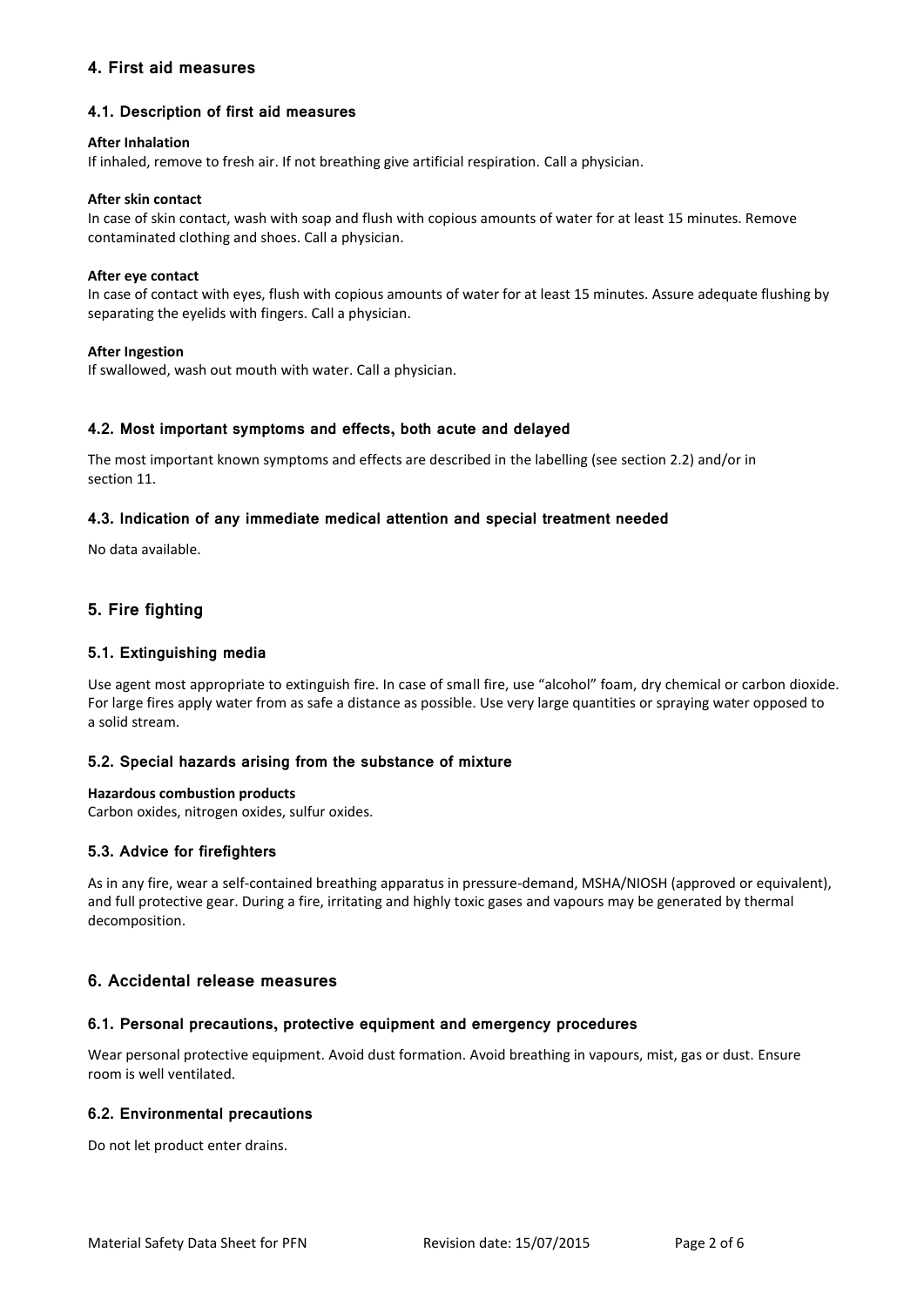# **6.3. Containment and cleaning:**

Contain and clean up spill if safe to do so, without raising dust. Dispose of dry waste in closed container for disposal according to local regulations.

# **7. Handling and storage**

# **7.1. Precautions for safe handling**

Avoid contact with eyes, skin, and clothing. Avoid formation of dust or vapour. Keep away from sources of ignition and avoid the build of electrostatic charge. Provide exhaust ventilation in places where dust is formed. In case of an accident or if you are feeling unwell, immediately seek medical advice.

#### **7.2. Conditions for safe storage, including any incompatibilities**

Store in a cool, dry and well-ventilated place inside of a tightly sealed container.

#### **7.3. Specific end uses**

Use in laboratories.

## **8. Exposure controls / Personal protection**

#### **8.1. Control parameters**

#### **Components with workplace control parameters**

Contains no substances with occupational exposure limit values.

#### **Biological occupational exposure limits**

This product does not contain any hazardous materials with biological limits.

#### **8.2. Exposure controls**

#### **Engineering measures**

Handle in accordance with good industrial practices for hygiene and safety. Ensure eyewash stations and safety showers are close to the laboratory workstation.

#### **Personal protective equipment**

**Eyes:** Wear safety glasses with side-shields conforming to appropriate government standards such as NOISH (US) or EN166 (EU).

**Skin**: Handle with appropriate gloves and use proper glove removal technique to avoid skin contact. Dispose of gloves in accordance with applicable laws. Wash and dry hands.

The selected protective gloves have to satisfy the specifications of EU Directive 89/686/EEC and the standard EN 374 derived from it.

**Clothing:** Wear complete suit protecting against chemicals; the type of equipment should be appropriate for the concentration and amount of dangerous substance used.

**Respirators:** A respiratory protection program that meets OSHA's 29 CFR §1910.134 and ANSI Z88.2 requirements or European standard EN 149 must be followed whenever workplace conditions warrant a respirator's use.

#### **General hygiene measures**

Wash thoroughly after handling. Wash contaminated clothing before reuse.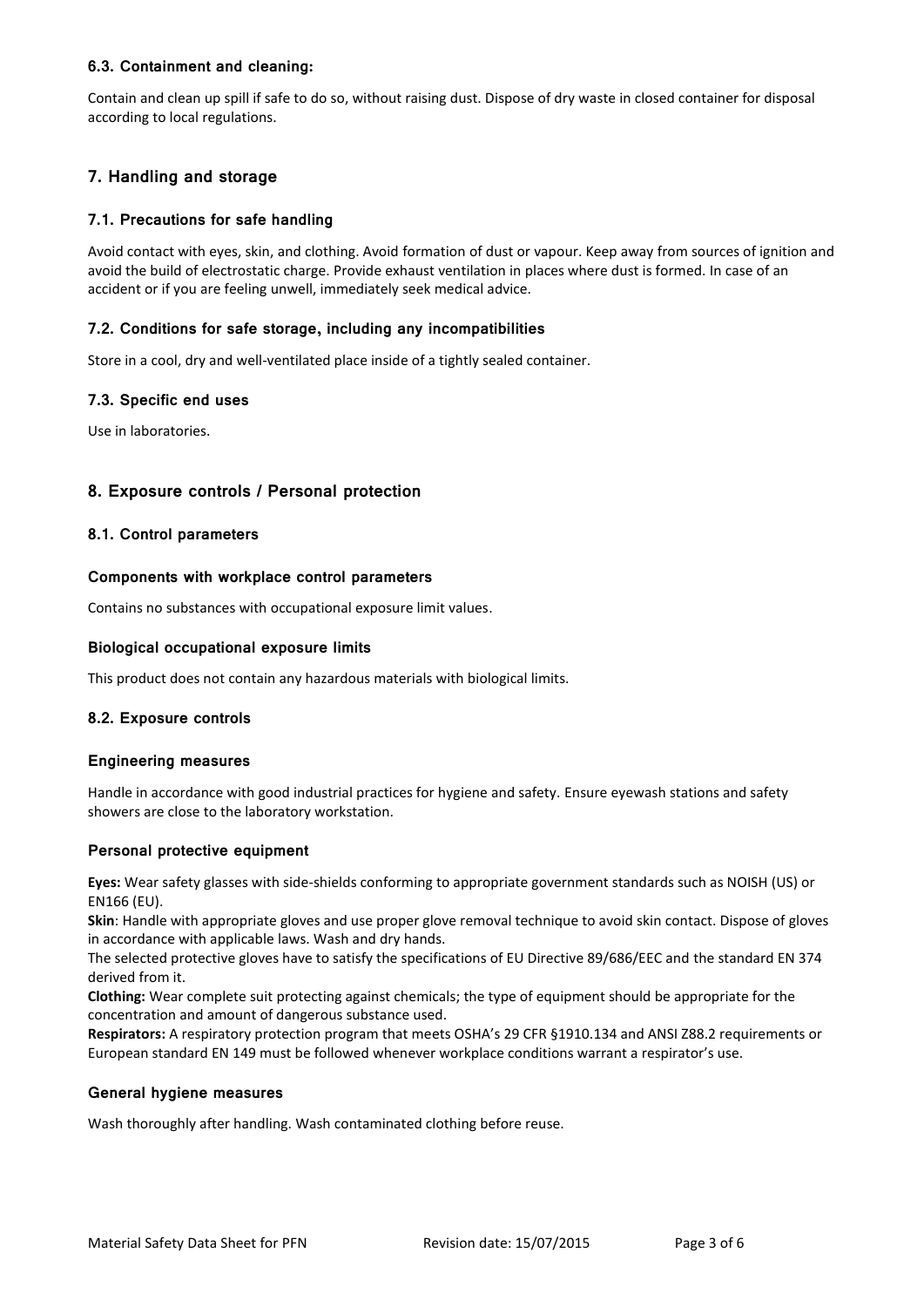# **9. Physical and chemical properties**

## **9.1. Information on basic physical and chemical properties**

| Solid, light-yellow<br>No data available |
|------------------------------------------|
| No data available                        |
| No data available                        |
| No data available                        |
| No data available                        |
| No data available                        |
| No data available                        |
| No data available                        |
|                                          |
|                                          |
| No data available                        |
| No data available                        |
| No data available                        |
| No data available                        |
|                                          |
| No data available                        |
|                                          |
| No data available                        |
| No data available                        |
| No data available                        |
| No data available                        |
| No data available                        |
|                                          |

## **9.2. Other safety information**

No data available.

# **10. Stability and reactivity**

## **10.1 Reactivity**

No data available.

## **10.2. Chemical stability**

Stable under normal temperatures and pressures under recommended storage conditions.

#### **10.3. Possibility of hazardous reactions**

No data available.

#### **10.4. Conditions to avoid**

No data available.

### **10.5. Incompatible materials**

Strong oxidising agents.

#### **10.6. Hazardous decomposition products**

Not determined. Hazardous polymerisation not expected.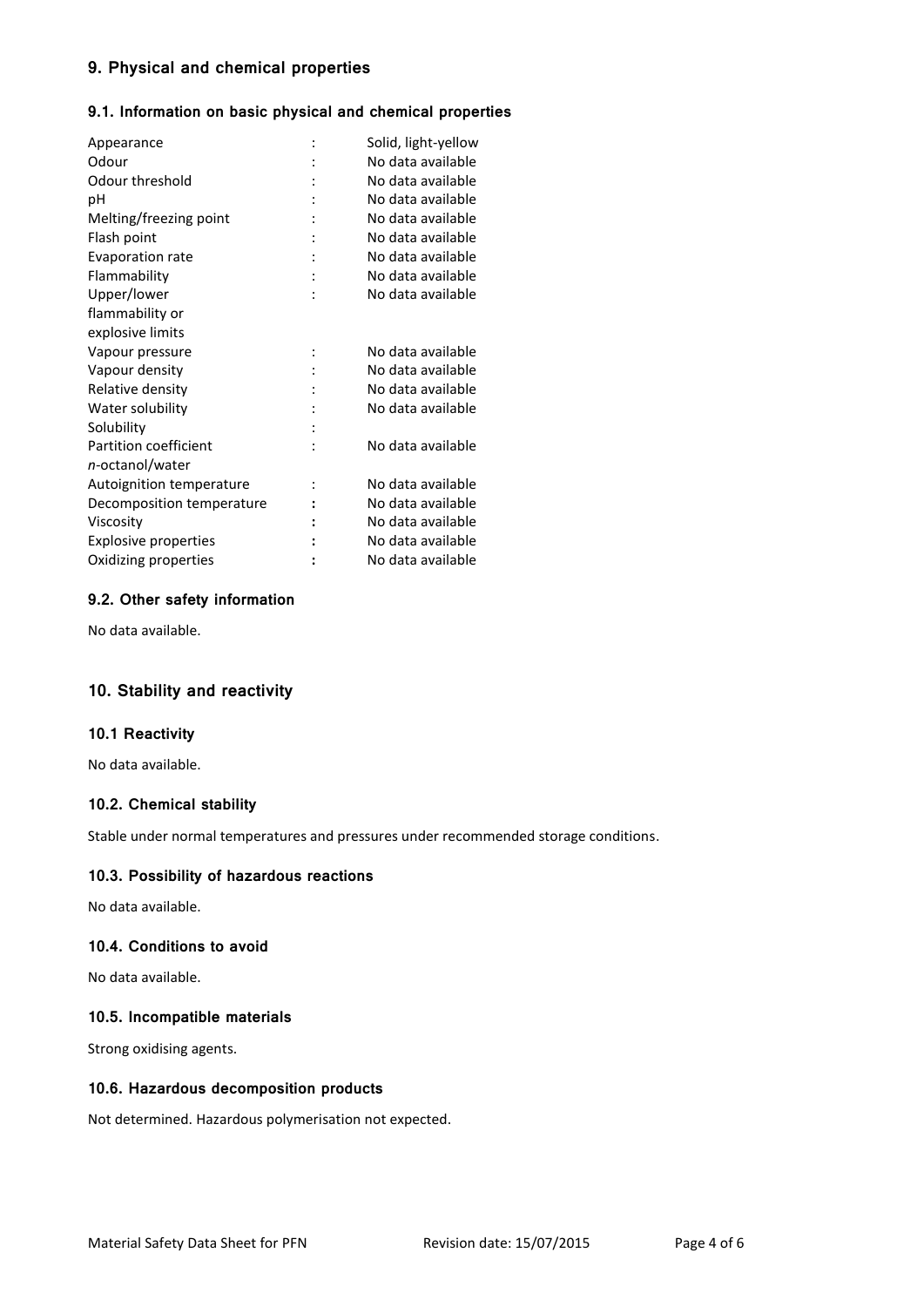# **11. Toxicological information**

# **11.1. Information on toxicological effects**

| <b>Acute toxicity</b>                              |                                                                 |  |  |  |  |
|----------------------------------------------------|-----------------------------------------------------------------|--|--|--|--|
| No data available.                                 |                                                                 |  |  |  |  |
| <b>Skin corrosion/irritation</b>                   |                                                                 |  |  |  |  |
|                                                    | Based on available data the classification criteria are not met |  |  |  |  |
| Serious eye damage/eye irritation                  |                                                                 |  |  |  |  |
| No data available.                                 |                                                                 |  |  |  |  |
| Respiratory or skin sensitization                  |                                                                 |  |  |  |  |
|                                                    | Based on available data the classification criteria are not met |  |  |  |  |
| <b>Germ cell mutagenicity</b>                      |                                                                 |  |  |  |  |
| No data available.                                 |                                                                 |  |  |  |  |
| Carcinogenicity                                    |                                                                 |  |  |  |  |
| No data available.                                 |                                                                 |  |  |  |  |
| <b>Reproductive toxicity</b>                       |                                                                 |  |  |  |  |
| No data available.                                 |                                                                 |  |  |  |  |
| Specific target organ toxicity - single exposure   |                                                                 |  |  |  |  |
| No data available.                                 |                                                                 |  |  |  |  |
| Specific target organ toxicity - repeated exposure |                                                                 |  |  |  |  |
| No data available.                                 |                                                                 |  |  |  |  |
| <b>Aspiration hazard</b>                           |                                                                 |  |  |  |  |
| No data available.                                 |                                                                 |  |  |  |  |
| <b>Potential health effects</b>                    |                                                                 |  |  |  |  |
| Inhalation                                         | No data available.                                              |  |  |  |  |
| Ingestion                                          | No data available.                                              |  |  |  |  |
| Skin                                               | No data available.                                              |  |  |  |  |
| Eyes                                               | No data available.                                              |  |  |  |  |
| <b>Signs and Symptoms of Exposure</b>              |                                                                 |  |  |  |  |
| No data available.                                 |                                                                 |  |  |  |  |

To the best of our knowledge, the chemical, physical, and toxicological properties have not been thoroughly investigated.

# **12. Ecological information**

# **12.1. Toxicity**

No data available.

## **12.2. Persistence and degradability**

Readily biodegradable. Persistence is unlikely based on available information.

## **12.3. Bioaccumulative potential**

Bioaccumulation is unlikely.

# **12.4. Mobility in soil**

No data available.

# **12.5. Results of PBT and vPvB assessment**

PBT/vPvB assessment not available as chemical safety assessment not required/not conducted, but substance is not considered (very) persistent, (very) bioaccumulative and toxic (PBT/vPvB).

#### **12.6. Other adverse effects**

No data available.

Material Safety Data Sheet for PFN Revision date: 15/07/2015 Page 5 of 6